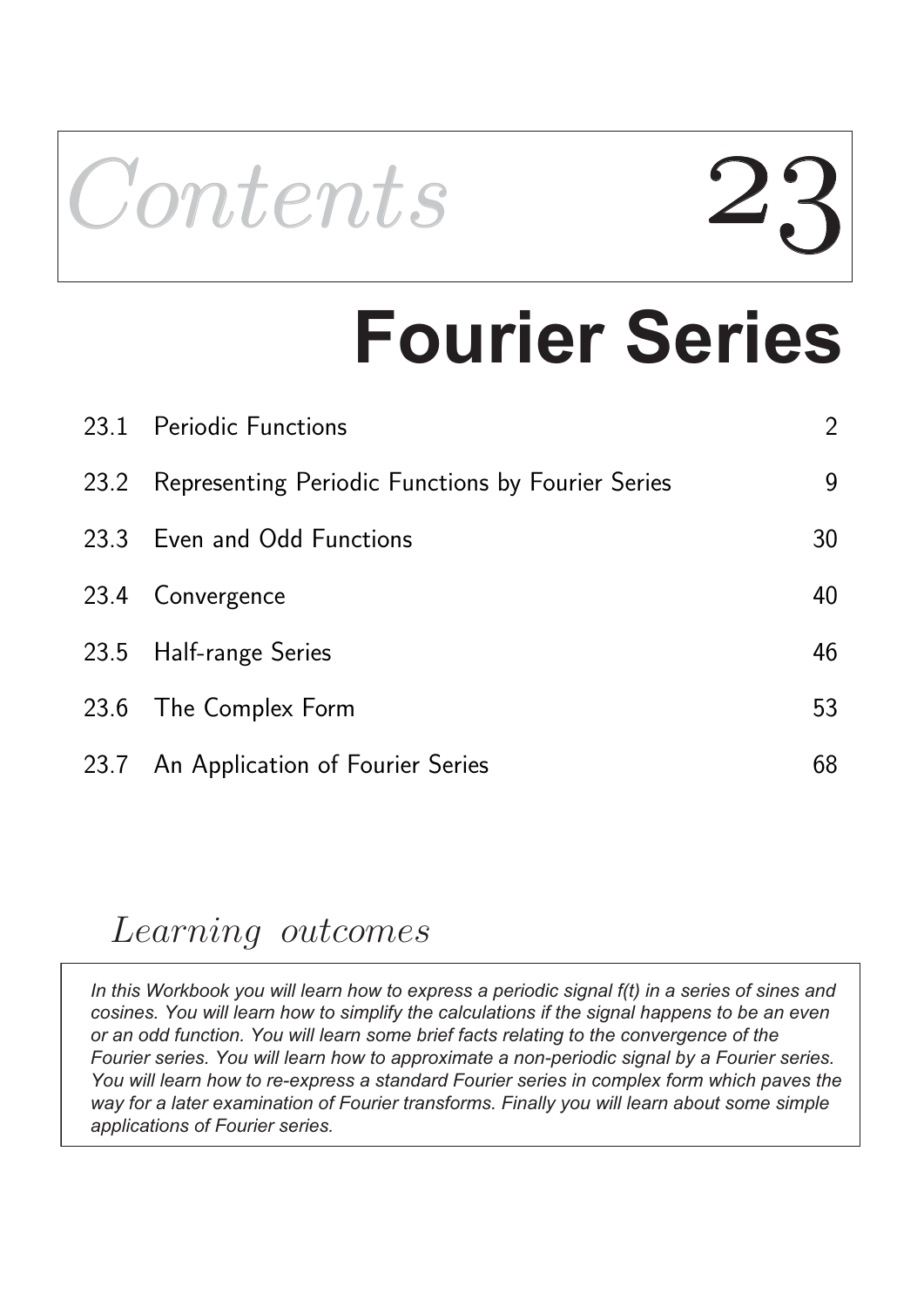## **Periodic Functions**





You should already know how to take a function of a single variable  $f(x)$  and represent it by a power series in x about any point  $x_0$  of interest. Such a series is known as a Taylor series or Taylor expansion or, if  $x_0 = 0$ , as a Maclaurin series. This topic was firs met in HELM 16. Such an expansion is only possible if the function is sufficiently smooth (that is, if it can be differentiated as often as required). Geometrically this means that there are no jumps or spikes in the curve  $y = f(x)$  near the point of expansion. However, in many practical situations the functions we have to deal with are not as well behaved as this and so no power series expansion in x is possible. Nevertheless, if the function is **periodic**, so that it repeats over and over again at regular intervals, then, irrespective of the function's behaviour (that is, no matter how many jumps or spikes it has), the function may be expressed as a series of sines and cosines. Such a series is called a Fourier series.

Fourier series have many applications in mathematics, in physics and in engineering. For example they are sometimes essential in solving problems (in heat conduction, wave propagation etc) that involve partial differential equations. Also, using Fourier series the analysis of many engineering systems (such as electric circuits or mechanical vibrating systems) can be extended from the case where the input to the system is a sinusoidal function to the more general case where the input is periodic but non-sinsusoidal.

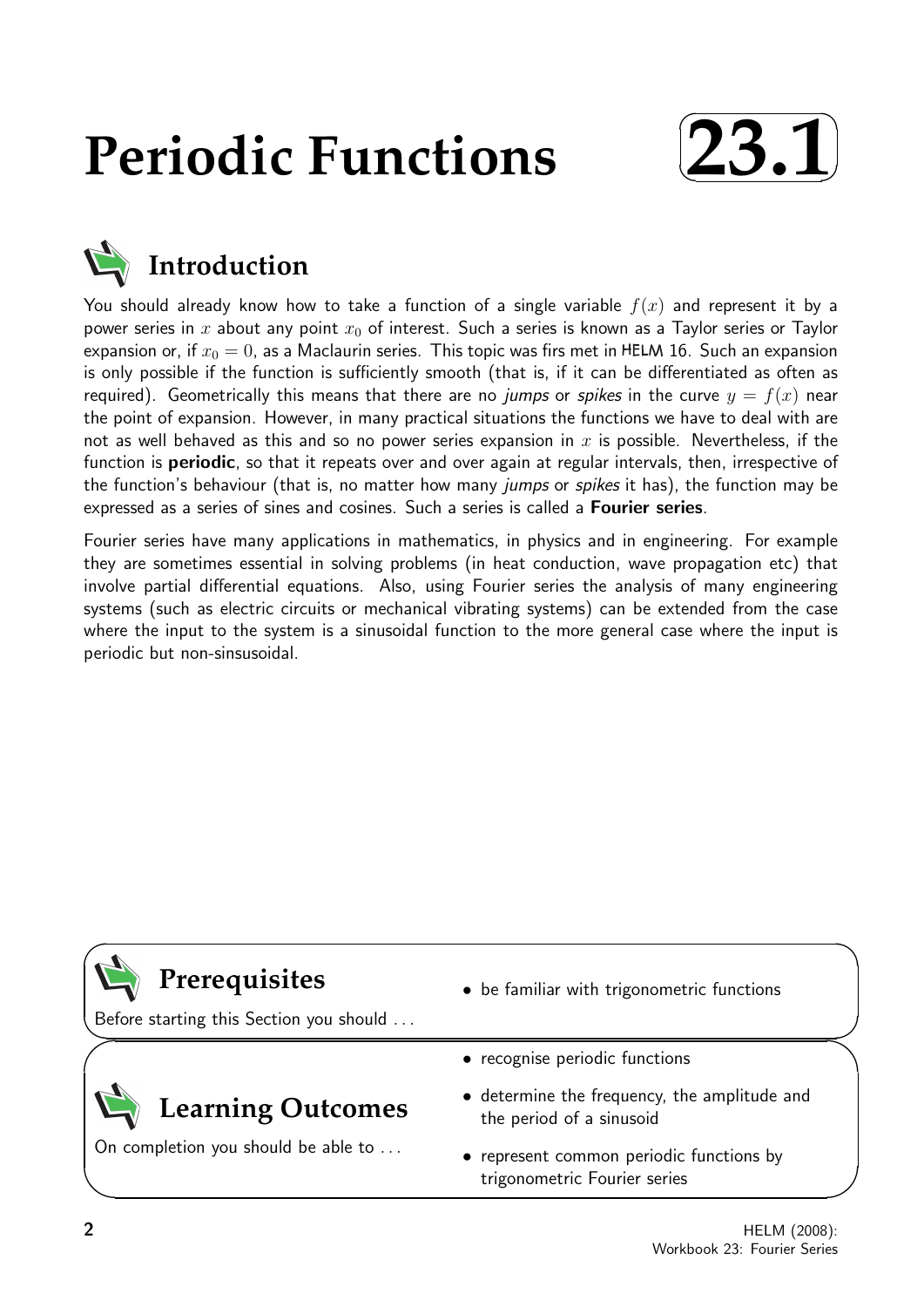

#### **1. Introduction**

You have met in earlier Mathematics courses the concept of representing a function by an infinite series of simpler functions such as polynomials. For example, the Maclaurin series representing  $e^x$ has the form

$$
e^x = 1 + x + \frac{x^2}{2!} + \frac{x^3}{3!} + \dots
$$

or, in the more concise sigma notation,

$$
e^x = \sum_{n=0}^{\infty} \frac{x^n}{n!}
$$

(remembering that 0! is defined as 1).

The basic idea is that for those values of  $x$  for which the series converges we may approximate the function by using only the first few terms of the infinite series.

Fourier series are also usually infinite series but involve sine and cosine functions (or their complex exponential equivalents) rather than polynomials. They are widely used for approximating **periodic** functions. Such approximations are of considerable use in science and engineering. For example, elementary a.c. theory provides techniques for analyzing electrical circuits when the currents and voltages present are assumed to be sinusoidal. Fourier series enable us to extend such techniques to the situation where the functions (or signals) involved are periodic but not actually sinusoidal. You may also see in HELM 25 that Fourier series sometimes have to be used when solving partial differential equations.

#### **2. Periodic functions**

A function  $f(t)$  is periodic if the function values repeat at regular intervals of the independent variable t. The regular interval is referred to as the **period**. See Figure 1.





If  $P$  denotes the period we have

$$
f(t+P) = f(t)
$$

for any value of  $t$ .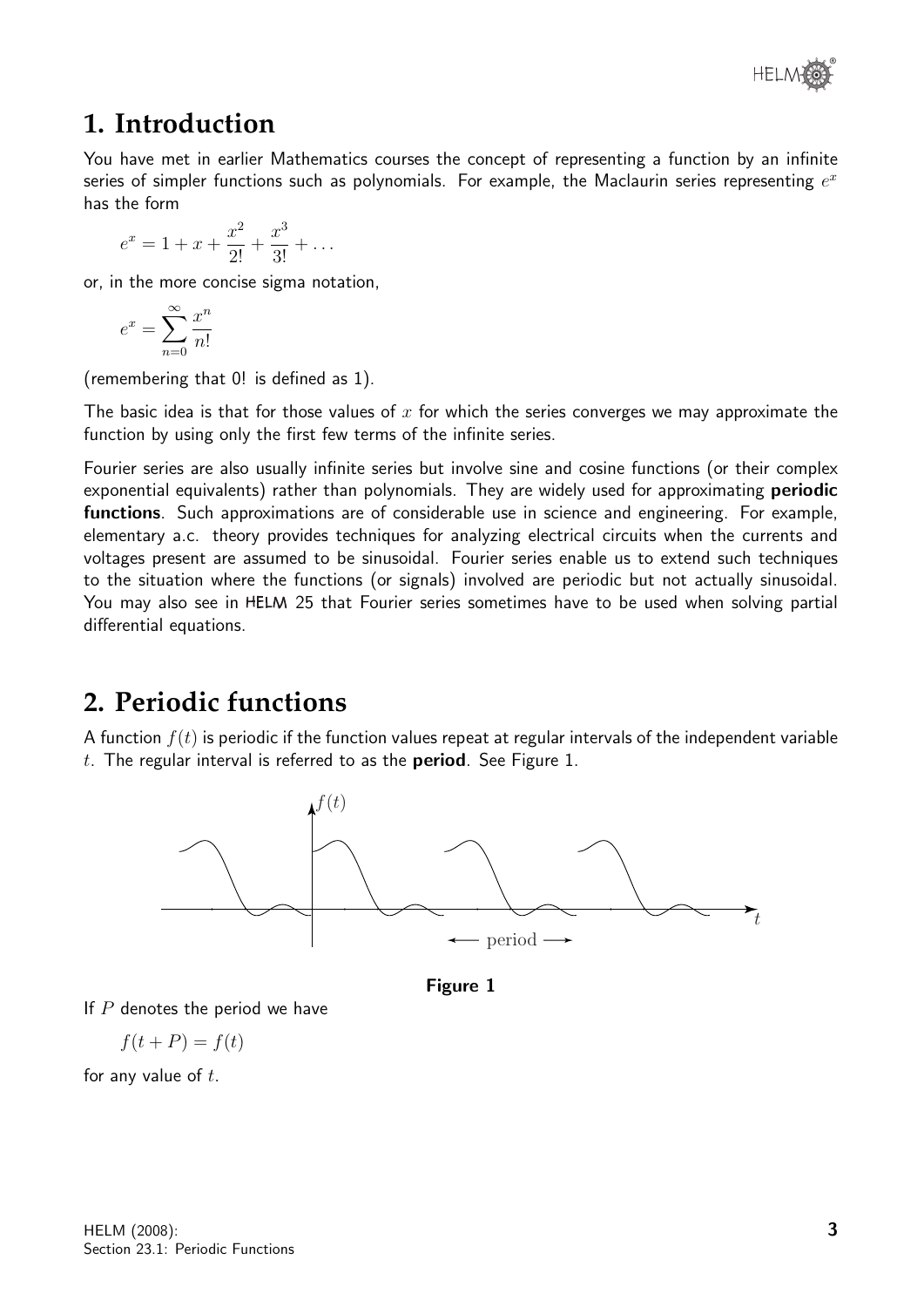The most obvious examples of periodic functions are the trigonometric functions  $\sin t$  and  $\cos t$ , both of which have period  $2\pi$  (using radian measure as we shall do throughout this Workbook) (Figure 2). This follows since



#### Figure 2

The **amplitude** of these sinusoidal functions is the maximum displacement from  $y = 0$  and is clearly 1. (Note that we use the term sinusoidal to include cosine as well as sine functions.) More generally we can consider a sinusoid

 $y = A \sin nt$ 

which has maximum value, or amplitude,  $A$  and where  $n$  is usually a positive integer. For example

 $y = \sin 2t$ 

is a sinusoid of amplitude 1 and period  $\frac{2\pi}{2}$ 2  $=\pi$  (Figure 3). The fact that the period is  $\pi$  follows because

$$
\sin 2(t + \pi) = \sin(2t + 2\pi) = \sin 2t
$$

for any value of  $t$ .



Figure 3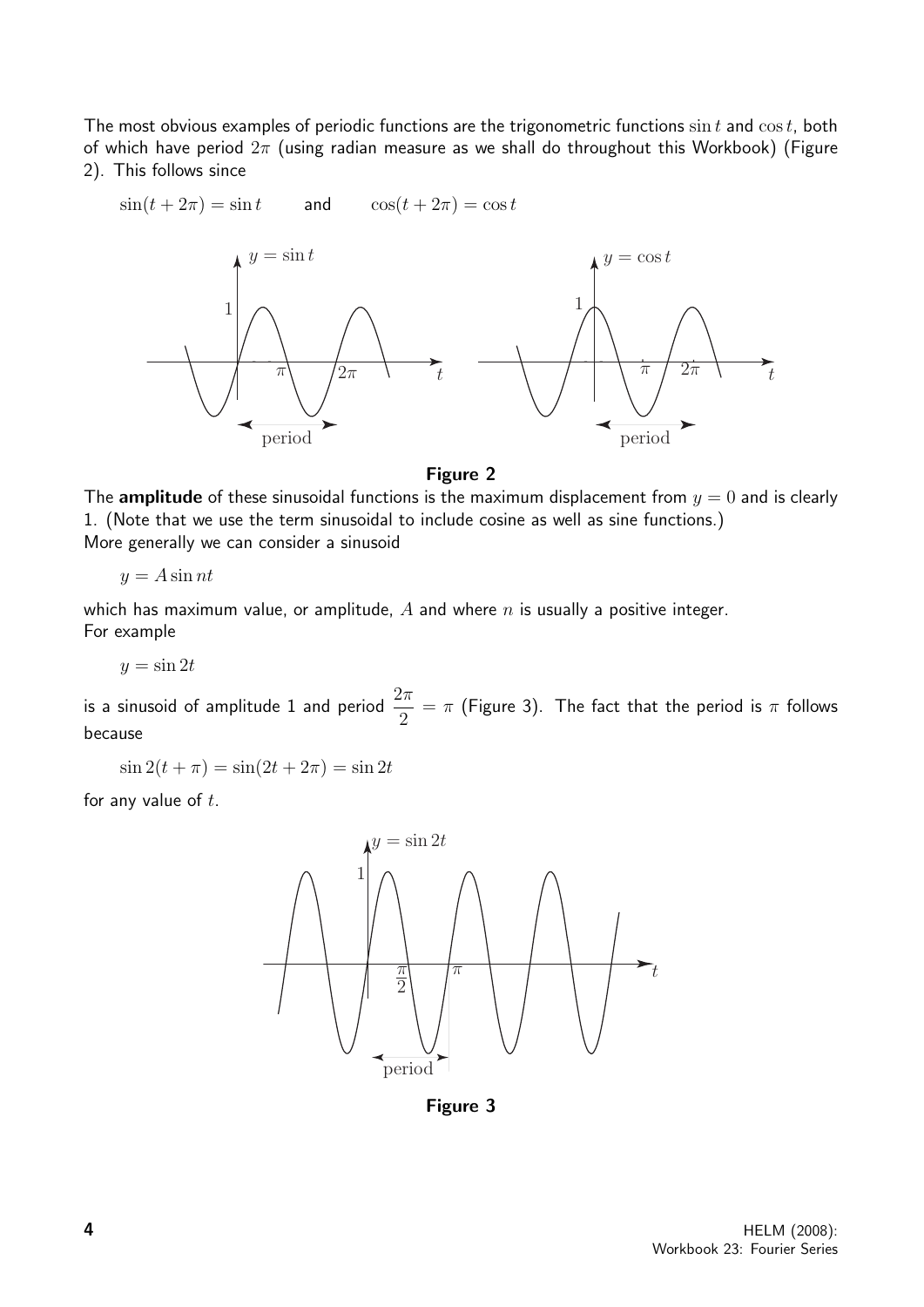We see that  $y = \sin 2t$  has half the period of  $\sin t$ ,  $\pi$  as opposed to  $2\pi$  (Figure 4). This can alternatively be phrased by stating that  $\sin 2t$  oscillates twice as rapidly (or has twice the frequency) of  $\sin t$ .



#### Figure 4

In general  $y = A \sin nt$  has amplitude A, period  $\frac{2\pi}{n}$ n and completes  $n$  oscillations when  $t$  changes by  $2\pi$ . Formally, we define the frequency of a sinusoid as the reciprocal of the period:

 $frequency =$ 1 period

and the angular frequency, often denoted the Greek Letter  $\omega$  (omega) as

angular frequency = 
$$
2\pi \times
$$
 frequency =  $\frac{2\pi}{\text{period}}$ 

Thus  $y = A \sin nt$  has frequency  $\frac{n}{2}$  $2\pi$ and angular frequency  $n$ .

| .ask |  |
|------|--|
|      |  |

State the amplitude, period, frequency and angular frequency of (a)  $y = 5 \cos 4t$  (b)  $y = 6 \sin$  $2<sub>t</sub>$ 3 .

| Your solution                                                                                                                                   |  |  |
|-------------------------------------------------------------------------------------------------------------------------------------------------|--|--|
| (a)                                                                                                                                             |  |  |
|                                                                                                                                                 |  |  |
| <b>Answer</b>                                                                                                                                   |  |  |
| $\bigg\vert$ amplitude 5, period $\displaystyle{\frac{2\pi}{4}=\frac{\pi}{2}}$ , frequency $\displaystyle{\frac{2}{\pi}}$ , angular frequency 4 |  |  |
|                                                                                                                                                 |  |  |
| Your solution                                                                                                                                   |  |  |
| (b)                                                                                                                                             |  |  |
|                                                                                                                                                 |  |  |
| <b>Answer</b>                                                                                                                                   |  |  |
| amplitude 6, period $3\pi$ , frequency $\displaystyle{\frac{1}{3\pi}}$ , angular frequency $\displaystyle{\frac{2}{3}}$                         |  |  |
|                                                                                                                                                 |  |  |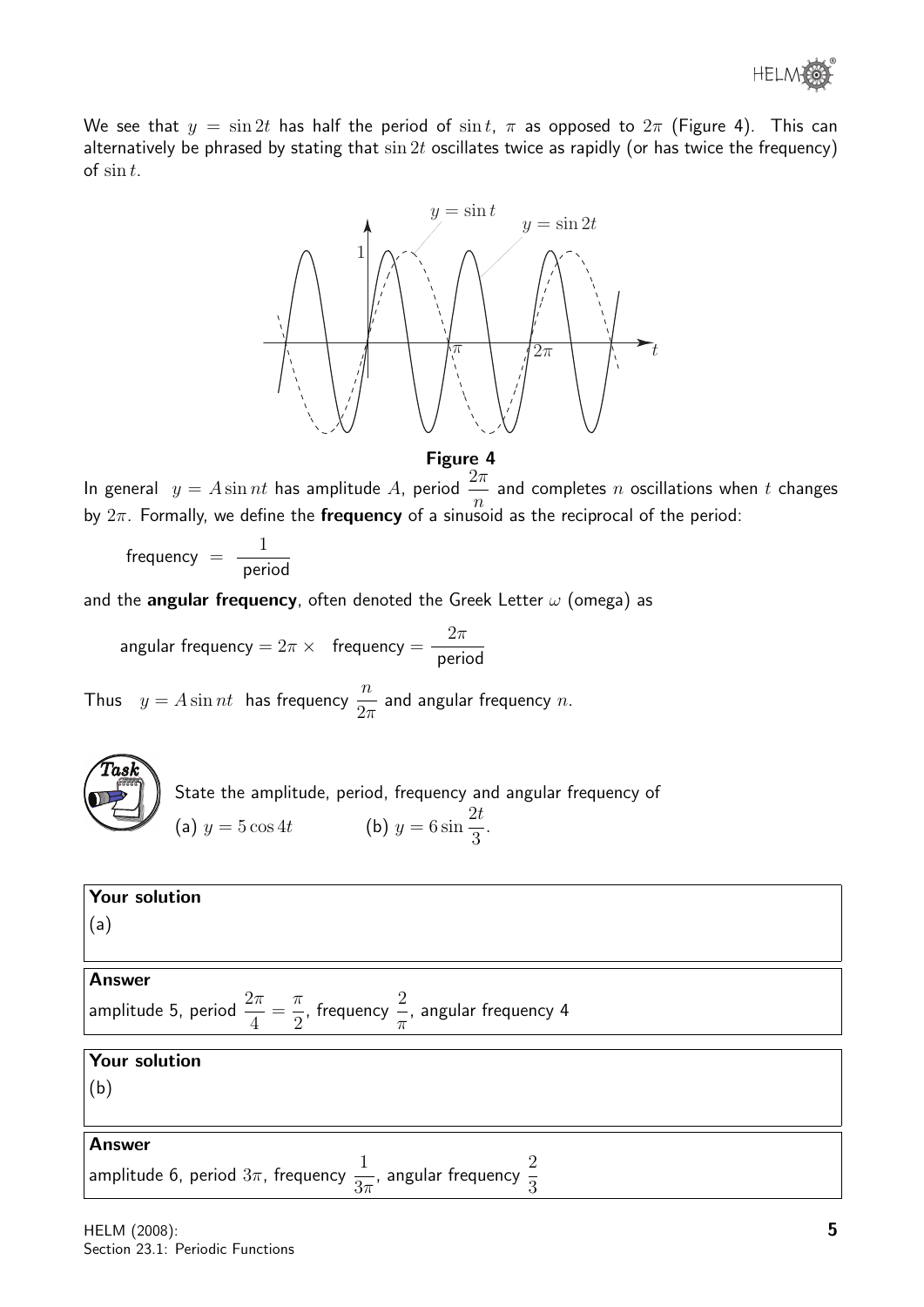#### **Harmonics**

In representing a non-sinusoidal function of period  $2\pi$  by a Fourier series we shall see shortly that only certain sinusoids will be required:

(a)  $A_1 \cos t$  (and  $B_1 \sin t$ )

These also have period  $2\pi$  and together are referred to as the first harmonic (or fundamental harmonic).

(b)  $A_2 \cos 2t$  (and  $B_2 \sin 2t$ )

These have half the period, and double the frequency, of the first harmonic and are referred to as the second harmonic.

(c) 
$$
A_3 \cos 3t
$$
 (and  $B_3 \sin 3t$ )

These have period  $\frac{2\pi}{3}$ 3 and constitute the third harmonic.

In general the Fourier series of a function of period  $2\pi$  will require harmonics of the type

 $A_n \cos nt$  ( and  $B_n \sin nt$ ) where  $n = 1, 2, 3, ...$ 

#### **Non-sinusoidal periodic functions**

The following are examples of non-sinusoidal periodic functions (they are often called "waves").

#### Square wave



Figure 5

Analytically we can describe this function as follows:

 $f(t) = \left\{ \begin{array}{ccc} -1 & -\pi < t < 0 \ +1 & 0 < t < \pi \end{array} \right. \qquad \text{(which gives the definition over one period)}$ 

 $f(t + 2\pi) = f(t)$  (which tells us that the function has period  $2\pi$ )

#### Saw-tooth wave



Figure 6

In this case we can describe the function as follows:

 $f(t) = 2t$   $0 < t < 2$   $f(t+2) = f(t)$ 

Here the period is 2, the frequency is  $\frac{1}{2}$ 2 and the angular frequency is  $\frac{2\pi}{9}$ 2  $=$   $\pi$ .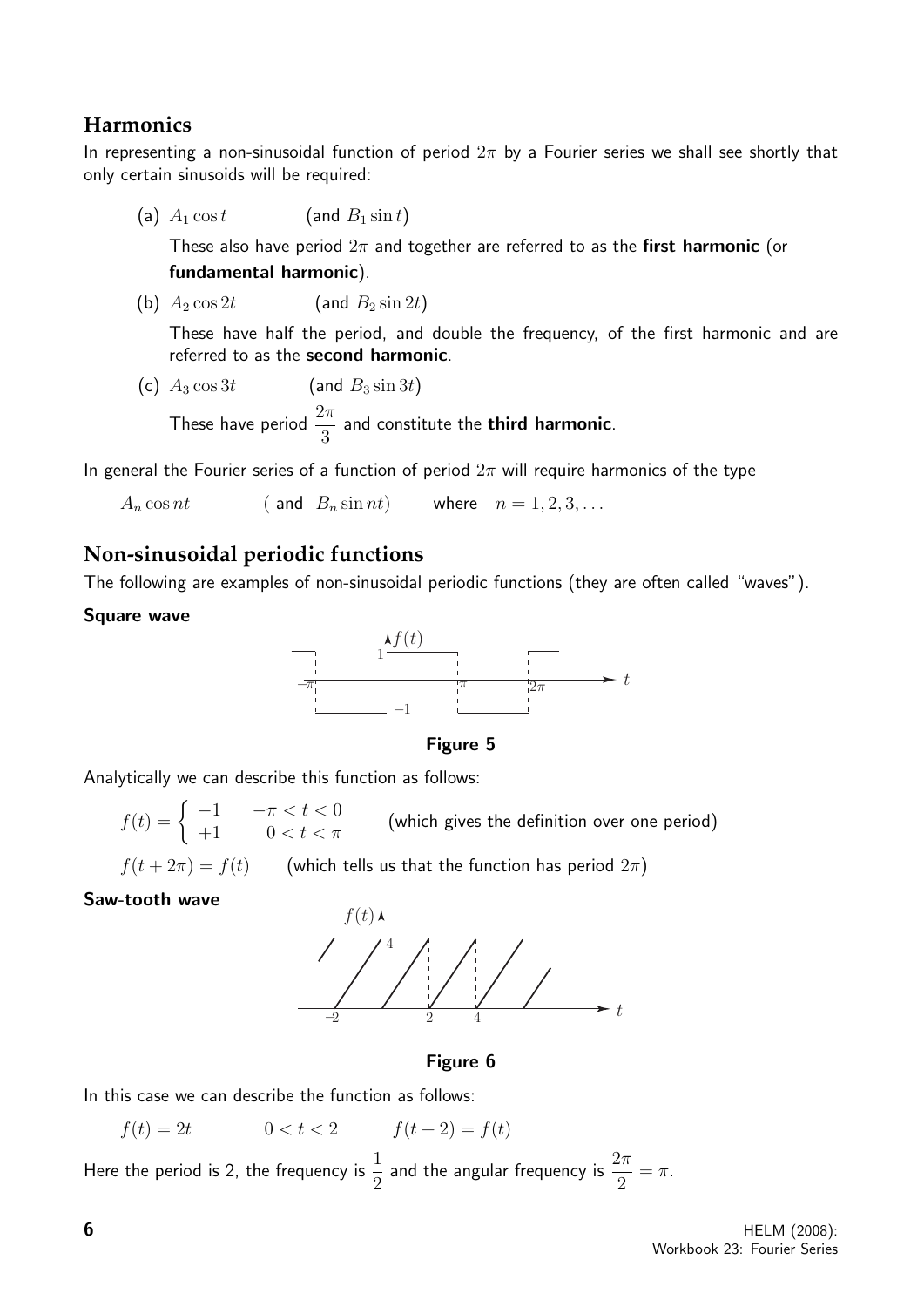#### Triangular wave





Here we can conveniently define the function using  $-\pi < t < \pi$  as the "basic period":

$$
f(t) = \begin{cases} -t & -\pi < t < 0\\ t & 0 < t < \pi \end{cases}
$$

or, more concisely,

 $f(t) = |t|$   $-\pi < t < \pi$ 

together with the usual statement on periodicity

$$
f(t + 2\pi) = f(t).
$$





#### Your solution

#### Answer

$$
f(t) = \begin{cases} 2-t & 0 < t < 3 \\ -1 & 3 < t < 5 \end{cases}
$$
  $f(t+5) = f(t)$